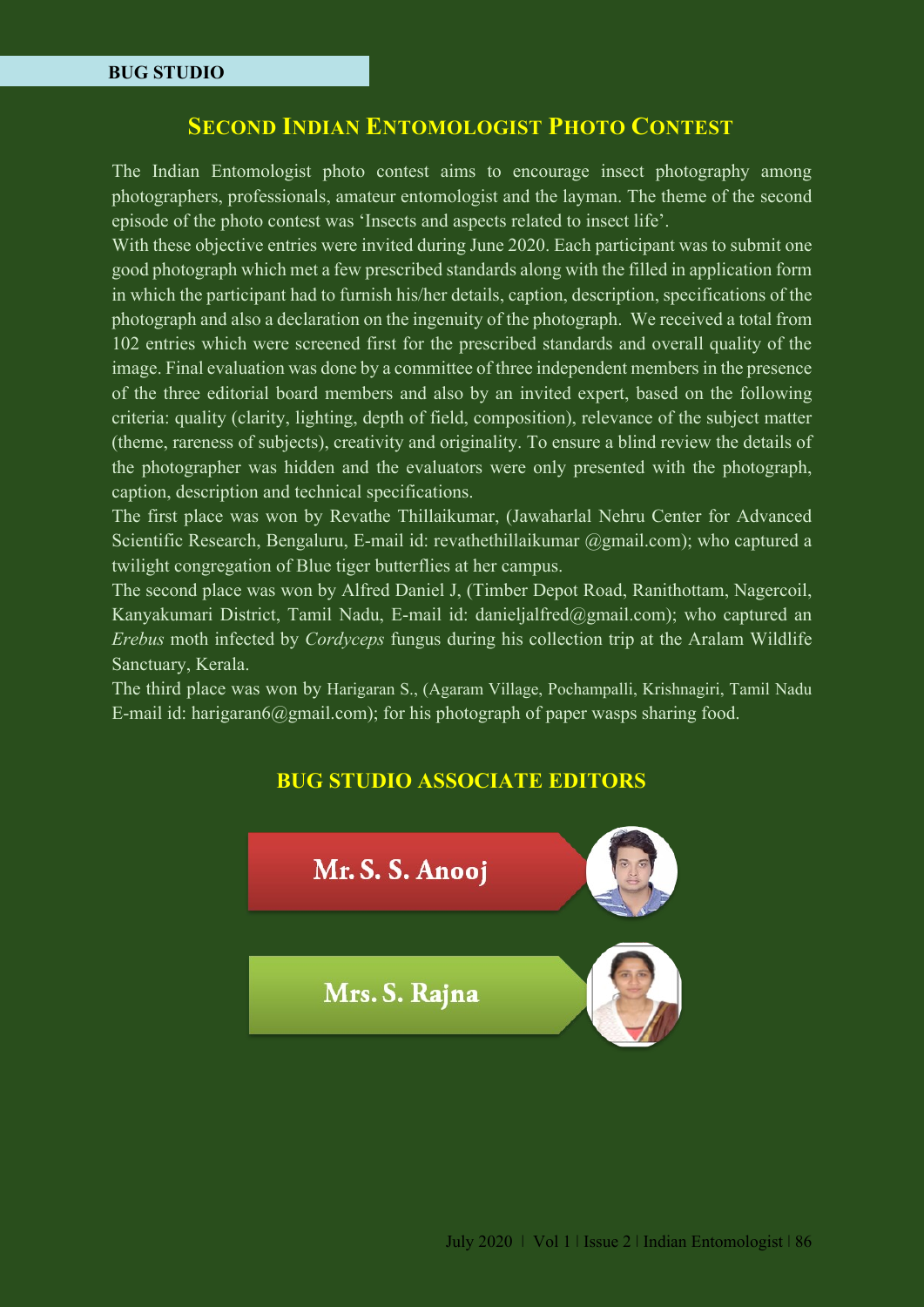## **BUG STUDIO**



1 st Place: *Twilight congregation of Blue tiger butterflies*. Bengaluru, 22.07.2019 (Canon 80D with Canon 100-300 mm F/4-5.6 IS USM lens, ISO400, F/5, 1/250, exposure bias 7 steps). By Revathe Thillaikumar, JNCASR, Bengaluru, Karnataka.